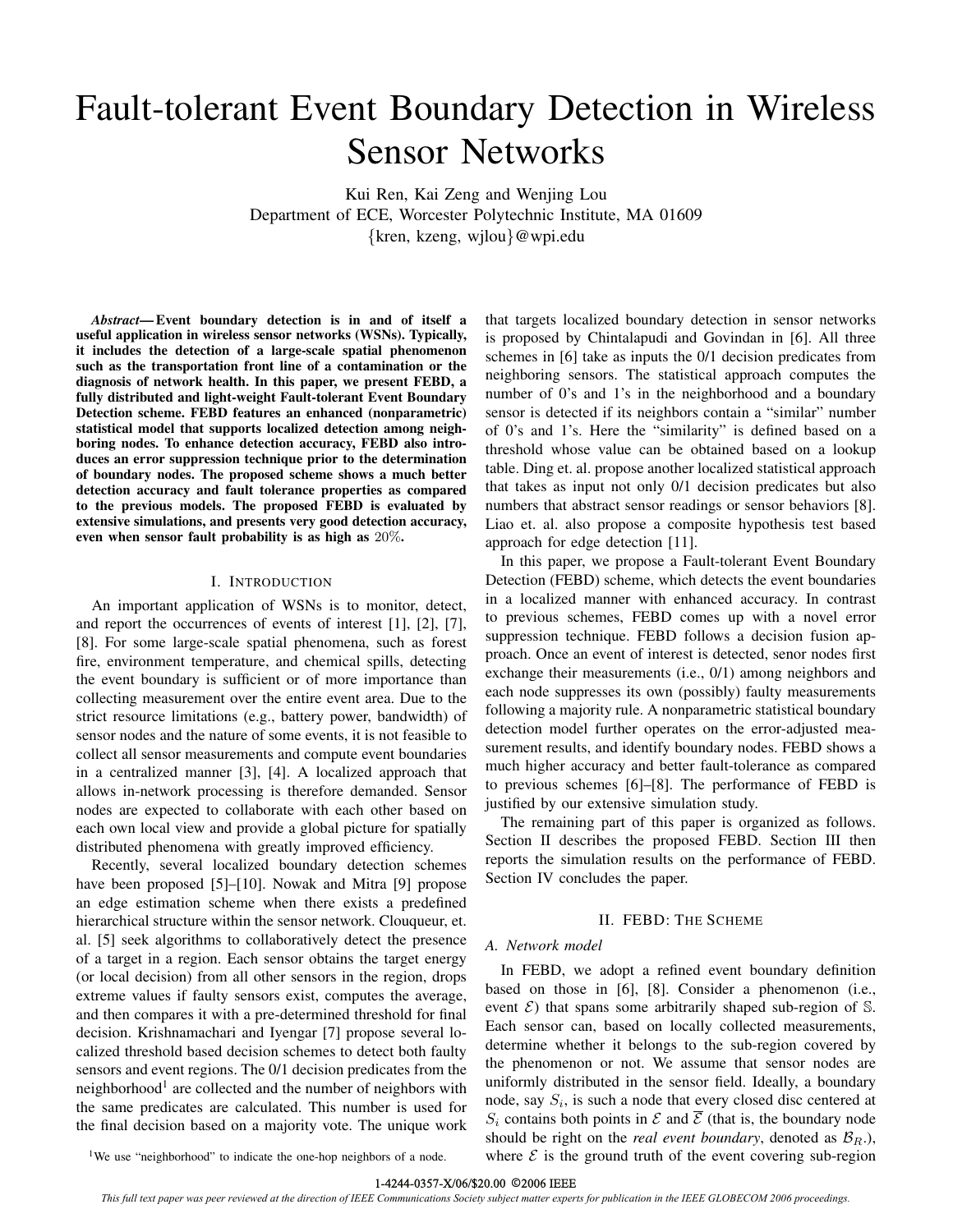

Fig. 1. An illustration of boundary definition  $\mathbb{B}$  with  $r = \frac{R}{2}$ , where the event area is located inside the outer square and circle, and the boundary nodes are denoted in red '\*', faulty nodes are denoted in blue  $\Box$ ' and normal nodes are denoted in green '◦'.

in S, and  $\overline{\mathcal{E}}$  represents the remaining region, i.e.,  $\overline{\mathcal{E}} = \mathbb{S} - \mathcal{E}$ . Hence, an event boundary, denoted as  $\mathbb B$ , when represented by sensor nodes, is simply a collection of such boundary nodes. However, due to the actual node density in practice, an event boundary found in this case constitutes only a very restrictive node set, which is far from enough to approximate/reveal  $\mathcal{B}_R$  [6]. For this reason, the notion of *boundary width* r is introduced with its value  $0 < r < R$  in FEBD, where R is the communication radius of sensor nodes. In FEBD, we define a sensor node,  $S_i$ , as a boundary node,

$$
\mathbb{B} = \bigcup_{i} S_i, \ \forall \ i : |S_i \perp \mathcal{B}_R| \le r, and \ S_i \in \mathcal{E},
$$

where  $|S_i \perp \mathcal{B}_R|$  denotes the distance between  $S_i$  and  $\mathcal{B}_R$ . This definition is illustrated in Fig. 1.

Naturally, the design goal of FEBD is then to identify as many nodes as possible in  $\mathbb{B}$ , in the presence of node random faults. (Here we assume that the sensor fault probability is symmetric and spatially uncorrelated.) At the same time, FEBD should include as few nodes as possible that do not belong to B. We further require that the included bogus boundary nodes should be as close as possible to the real event boundary. Therefore, on top of *boundary width* r, the notion of *tolerance radius* is introduced to characterize the distribution of the boundary nodes detected by FEBD. In particular, any falsely detected boundary node that has its distance to real boundary  $\mathbb B$  no more than  $\frac{R-r}{2}$  is said to be within *tolerance radius*. We are more interested in the fraction of falsely detected boundary nodes that are far from the event boundary B. An illustration of this definition is shown in Fig. 2.

# *B. The Scheme*

The proposed FEBD is designed to be robust against node random faults, while keeping accuracy in mind. The key idea of FEBD is that, by allowing each sensor to collect event



Fig. 2. An illustration of boundary width and tolerance radius with  $r = R/4$ 

measurements from other nodes in the neighborhood, the boundary is present; by further requiring sensor nodes to adjust their measurements based on those of the neighborhood, the presented boundary can be more accurate and fault-tolerant. FEBD detects an event boundary in two steps. In Step 1) *local sensing and measurement adjusting*, each node exchanges its event measurement in the neighborhood. Then, every node adjusts its own measurement result according to *the majority rule*. Next, in 2) *distributed boundary detection* stage, each node independently determines whether or not it is a boundary node according to the predefined statistic model and the updated measurements distribution in its neighborhood.

The observation behind FEBD is two-fold: 1) The original event measurements collected from neighbor nodes usually contains faulty measurements due to node measurement error and fault; if faulty measurements can be suppressed (in the statistical sense), boundary detection can certainly be more accurate and thus more tolerant against node random faults. 2) Statistically, a boundary node can be determined by comparing the event measurements among its neighbor nodes by assuming that the neighbor area of a sensor node is so "small" in comparison to the area covered by the entire event that the ground truth boundary can be approximated by a straight line in this area. In particular, a boundary node (i.e., belonging to B) will always have the difference between the numbers of '0' and '1' measurements in its neighborhood limited by a certain threshold. The value of the threshold is determined by *boundary width* r given uniform node distribution.

In FEBD, the following specific rules are specifically designed to reflect the above observation:

• *Majority rule*: A node maintains its own measurement only when this result is the majority result within its neighborhood. Statistically, this rule could lead to error suppression, as long as sensor fault probability is less than 50%. To see this, we give an intuitive explanation as follows. We show that the adjusted results are at least no worse than the original ones. Assume that the WSN is deployed in a grid based manner, that is, each sensor node is placed with equal distance to each other, as in Fig. 2. In this case, the larger the area is, the more number the nodes reside in. Then, for every node  $S_i \in \overline{\mathcal{E}}$  where  $|S_i \perp \mathcal{B}_R| \geq \frac{R}{2}$ , the majority rule obviously yields better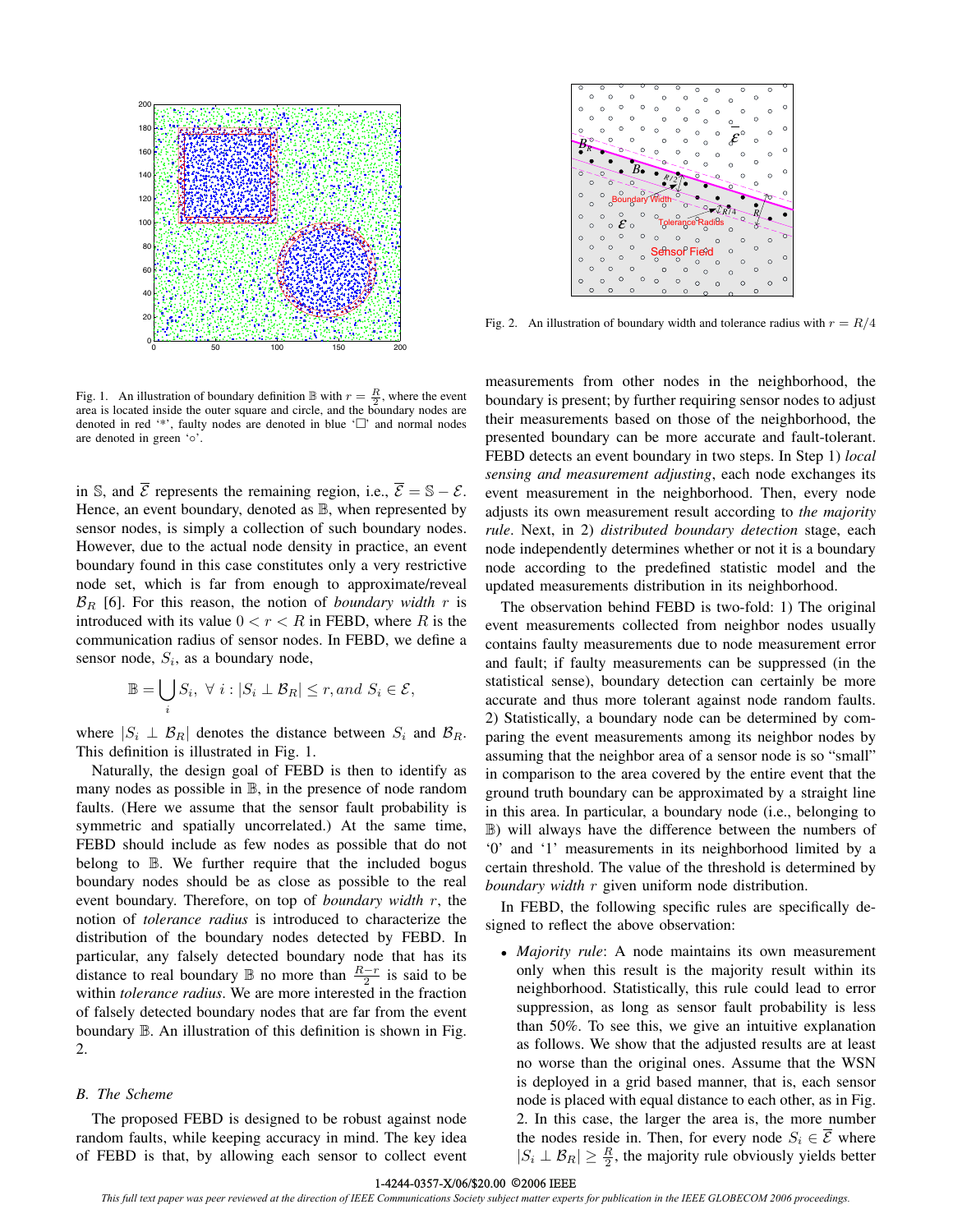(at least no worse) results, since sensor fault probability is less than 50% and we assume node fault probability is spatially uncorrelated. This is because the majority of the neighbors that  $S_i$  has will have the same measurement of '0'. The same argument also goes to the event nodes whose distances to  $\mathcal{B}_R$  are no less than  $\frac{R}{2}$ . The difference is that now the majority of the neighbors that  $S_i$  has will have the same measurement of '1'.

Next, we consider an event node  $S_i$  nearby the event boundary, i.e.,  $|S_i| \perp \mathcal{B}_R| < \frac{R}{2}$ . Still, the number of event nodes in the neighborhood of  $S_i$  is obviously larger than that of non-event nodes, assuming sensor fault probability is 0%. Then, given a non-zero sensor fault probability, the situation is still the same in the statistic sense, since the sensor fault probability is symmetric<sup>2</sup>. The same argument also goes to the non-event nodes nearby the boundary, because of the same reason. Hence, the majority rule always leads to at least no worse results as compared to original ones in case of the grid-based deployment. This conclusion can be further extended to the case of node uniform distribution, since a larger area still statistically contains a larger number of nodes. Note that the *majority rule* has been proved to be optimal based on an Bayesian fault recognition model in suppressing node random measurement faults [10]. We refer the interested reader to [10] for the detailed proof.

• *Determination rule*: A node recognizes itself as a boundary node only when

$$
1 - \frac{n_+ - n_-}{n_u} \ge \gamma, \quad (1)
$$

where  $n_+$  is the number of '1' measurements in a node u's neighborhood,  $n_$  is the number of '0's, and  $n_u$  =  $n_{+} + n_{-}$  is the actual neighborhood size. Furthermore, γ is a preset system parameter, called *normalized acceptance threshold*. The performance of the scheme relies on an appropriate value of  $\gamma$ . In FEBD, the optimal choice of  $\gamma$  is not related to the sensor fault probability, which is in contrast to the previous schemes. In FEBD, we set

$$
\gamma = 1 - \frac{II(r) - I(r)}{\pi R^2}, \quad (2)
$$

where the areas of  $II$  and  $I$  are illustrated in Fig. 3. This selection of  $\gamma$  is obviously optimal in case of grid-based node deployment, since the area size directly determines the number of nodes that are located inside the area. In case of uniform node distribution, it is still the case though in the statistic sense.

To the best of our knowledge, this is the first statistic model that combines faulty data adjustment in event boundary detection.

# III. SIMULATION STUDIES OF FEBD

## *A. Performance Evaluation Metrics*

The following three metrics are used to evaluate the performance of FEBD. Let  $\mathbb{B}'$  be the set of boundary nodes detected

 $2$ Since the sensor fault probability is symmetric, a sensor node will have equal probability in giving a '1' when the truth is '0', and giving a '0' when the truth is '1'.



Fig. 3. An illustration of areas *I* and *II*

by FEBD. Let  $\mathbb B$  be the set of actual boundary nodes as defined in Section II.A. First of all, we want FEBD to detect as many real boundary nodes (i.e., nodes belonging to B) as possible. Hence, *hit rate* is evaluated.

*Hit Rate*  $e_f$ :  $e_f$  represents the fraction of sensors in  $\mathbb B$  that are correctly detected by FEBD:

$$
e_f = \frac{\#\{\mathbb{B} \cap \mathbb{B}'\}}{\#\{\mathbb{B}\}} \quad (3)
$$

*False Detection Rate*  $e_d$ :  $e_d$  represents the fraction of falsely detected sensors<sup>3</sup> with respect to the size of  $\mathbb B$ . Here, only those falsely detected sensors whose distances to the boundary are at least  $\frac{R-r}{2}$  are counted. Let A denote the set of falsely detected nodes whose distances to the boundary are larger than  $rac{R-r}{2}$  (cf. Fig. 2).

$$
e_d = \frac{\#\{\mathbb{A}\}}{\#\{\mathbb{B}\}} \quad (4)
$$

Further, we denote the mean distance of the nodes in  $\mathbb{B}'$  to  $\mathbb{B}_R$ as  $d_{\mathbb{B}}$ , and evaluate *normalized mean distance* of the boundary nodes detected by FEBD.

*Normalized Mean Distance*  $e_w$ :  $e_w$  represents the normalized mean distance of  $\mathbb{B}'$  with respect to boundary width:

$$
e_w = \frac{d_{\mathbb{B}'} }{r} \quad (5)
$$

# *B. Simulation setup*

In all simulations, sensor nodes are located in a 200m by 200m area, their locations drawn from a uniform distribution over the area. The radio range of all the sensors is 10m and assumed omni-directional. In all simulations, we arbitrarily choose the *boundary width*  $r = R/2$ . And  $\gamma$  is chosen to be  $1-\frac{II(r=\frac{R}{2})-I(r=\frac{R}{2})}{\pi R^2}=\frac{2\pi-3\sqrt{3}}{3\pi}\approx 0.12$ . Note that our  $\gamma$  value is independent of sensor fault probability.

We report the results for event regions with ellipses or straight lines as the boundaries. Straight lines are selected because when the network area is large, the view of the boundary of one sensor near the boundary is approximated by a line segment in most cases. An ellipse represents a curly boundary.

<sup>3</sup>Here the false detection only counts the false positives, i.e., sensors that are not boundary nodes but are erroneously detected as boundary nodes.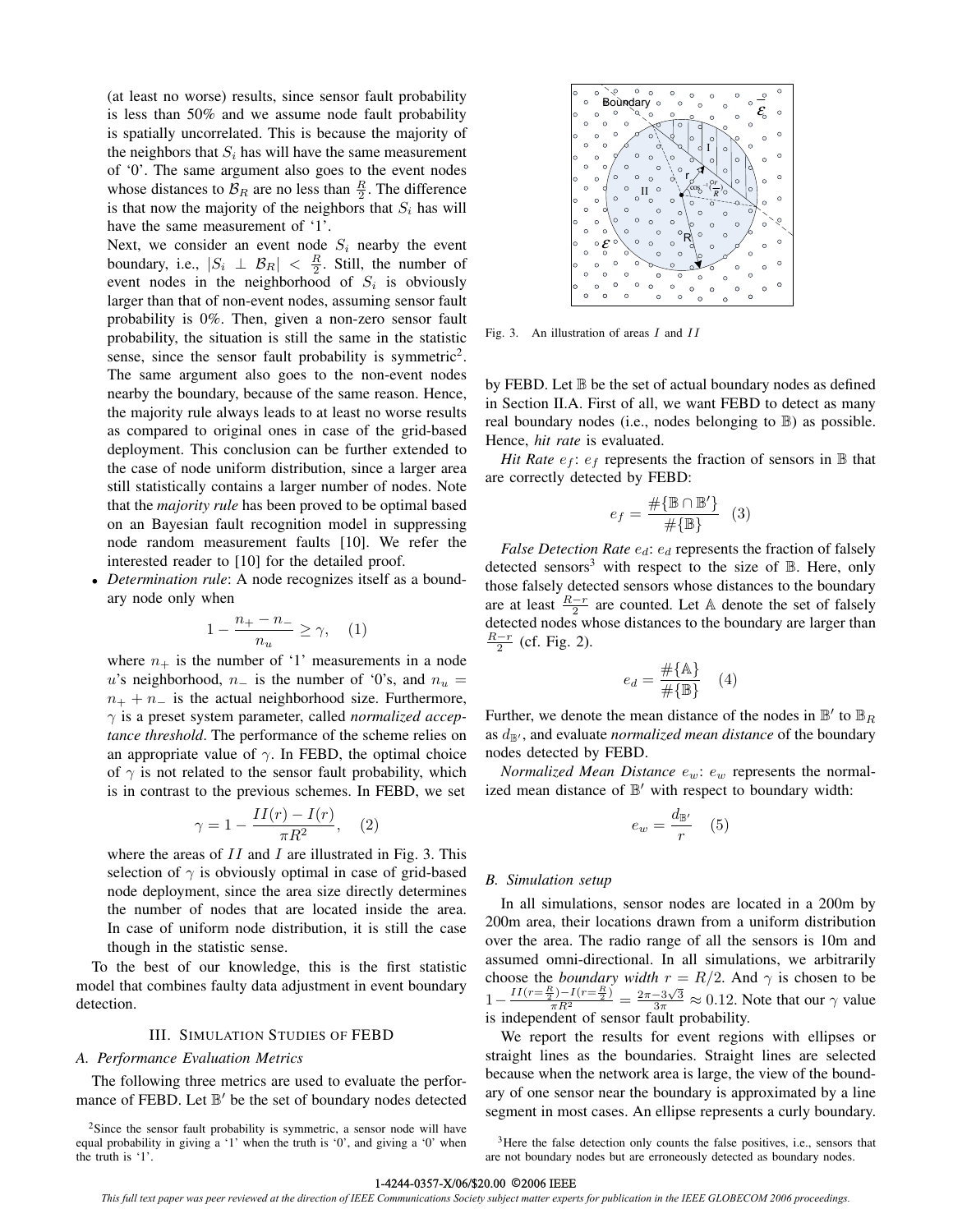

Fig. 4. Simulation results with respect to three evaluation metrics

Our simulation produces similar results for event regions with other boundary shapes. The event regions are generated as follows. For a linear boundary, a line  $y = kx + b$  is computed, where k tan  $\theta$  is the slope, with  $\theta$  drawn randomly from  $(0, \frac{\pi}{2})$ , and  $b$  is the intercept, drawn randomly over the entire x-axis within the sensor field. The area below the line is the event region. For a curly boundary, the event region is within an ellipse that can be represented by  $E(a, b, x_0, y_0, \theta) = 0$  [6]. Here  $2a$  and  $2b$  are the lengths of the major and minor axes of the ellipse, with  $a, b$  drawn randomly over the length of the sensor field.  $(x_0, y_0)$  is the center of the ellipse drawn uniformly over the entire sensor field.  $\theta$ , the angle between the major axis of the ellipse and the x-axis, is a random number between 0 and  $\pi$ .

To examine the impact of density, we chose five values of node density (i.e., neighborhood size): 20, 25, 30, 40 and 50. To capture the impact of node random faults, we used a simple bit flipping technique. In this model, a sensor toggles its event predicate value from its true value with probabilities  $p_f$ . We used twelve different choices for  $p_f$ : 0%, 2.5%, 5%, 7.5%, 10%, 12.5%, 15%, 17.5%, 20%, 22.5%, 25%, and 27.5%. Thus, a single simulation run represents one line/ellipse chosen randomly, for one value of density and sensor fault probability. For each given density and sensor fault probability, the results for the three performance metrics are averaged over 50 simulation runs corresponding to 50 randomly chosen lines.

## *C. Simulation results*

In this subsection, the simulation results are reported in details. The three performance evaluation metrics defined in section V.A with regard to network density and sensor fault probability are reported in Fig. 4 (a), (b) and (c), respectively. In contrast to the previous schemes, we do not change any setting on parameters as sensor fault probability increases from 0% to 27.5%. That is, our simulation results does not rely on the pre-knowledge of sensor fault probability, which, in fact, may not be available as a priori in many practical applications.

Firstly, we observe that the proposed FEBD performs very well, when sensor fault probability equals to zero. In this case, the hit rate  $e_f$  is always as high as 95%, no matter what the network density  $n'$  is. In the previous schemes [6], [8],  $e_f$  is generally no more than 85%. Hence, FEBD has the highest hit rate in the ideal situation as compared to the previous schemes.

Secondly, Fig. 4 (a) shows that 1) the hit rate  $e_f$  in FEBD does not rely on network density; this is because we intentionally used normalized threshold value in boundary node detection process. 2) FEBD is very good at detecting boundary nodes:  $e_f$  remains to be larger than 55%, when sensor fault probability  $p_f$  reaches as high as 27.5%. This result significantly outperforms any of the previous schemes [6]–[8].

Thirdly, FEBD presents a high security strength as shown in Fig. 4 (b). When  $n'$  is as low as 20, the false detection rate  $e_d$  is still less than 5%, given  $p_f = 12.5\%$ . And for the same  $p_f$ ,  $e_d$  can be kept as low as 0.3% when  $n' = 50$ . Further, given  $n' = 50$ ,  $e_d$  increases very slowly as  $p_f$  increases;  $e_d$ equals to only 0.67%, when  $p_f$  reaches to 27.5%.

Fourthly, Fig. 4 (c) shows that the detected boundary nodes by FEBD are very close to the defined boundary B. It is shown that as long as  $n' \geq 25$ , the normalized mean distances of the detected boundary nodes always kept to be around the ideal value 0.5, given  $p_f \le 17.5\%$ .

In summary, the simulation results shown in Fig. 4 indicate that 1) FEBD performs well until  $p_f$  is up to 12.5%, even when  $n'$  is as low as 20; 2) FEBD keeps presenting a very good performance and security strength even when  $p_f$  goes up as high as  $25\%$ , given a reasonable high  $n'$ ; 3) FEBD significantly outperforms the previous schemes in all the three metrics [6], [8].

Fig. 5 gives several visualized results to illustrate the performance of FEBD, where the detected boundary nodes are denoted in red '\*', faulty nodes are denoted in blue  $\Box$ ', and the normal nodes are omitted in the figure. The left figure gives the performance of FEBD at low sensor fault probability. Clearly, when  $p_f 7.5\%$ , FEBD has a very high hit rate:  $e_f = 85\%$ . The middle figure gives the performance of FEBD at medium sensor fault probability:  $e_f = 79\%$ , when  $p_f = 15\%$ . Obviously, the detected event boundaries in both left and right figure are very good approximations of the real event boundaries as defined in Fig. 1. In the right figure, we can find that as sensor fault probability continues to be higher, the detected boundary presents a larger false detection rate as compared to the previous ones. But still, we have  $e_f = 60\%$ , given  $p_f$  as high as 27.5%.

One can easily see that the performance of FEBD improves as we require each node to collect more event measurements from more sensor nodes in its neighborhood. This is because